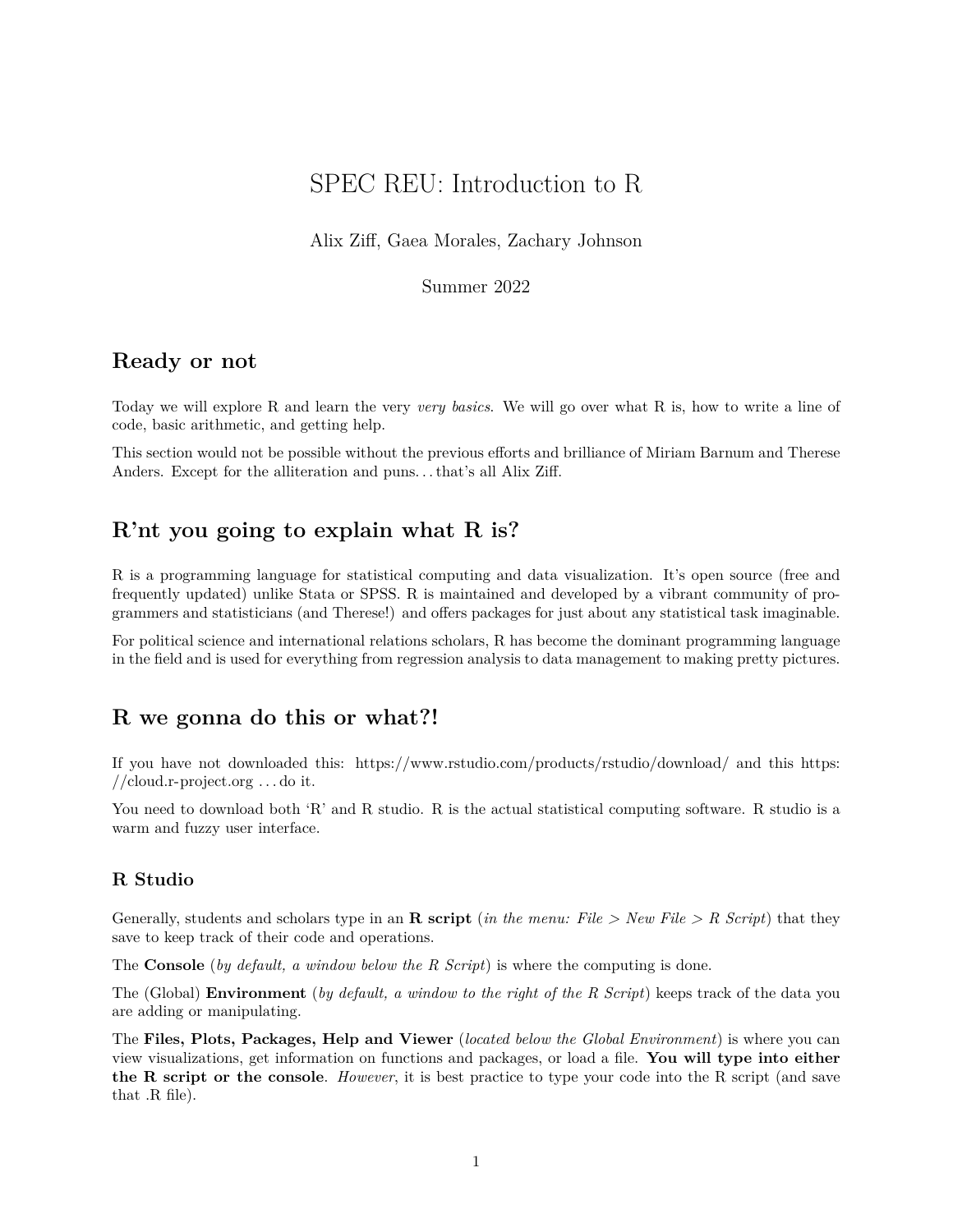#### **I command you to. . .**

To make a command (also called a function) you can either highlight your code and click 'Run' at the top of the R script or you can highlight and press the 'ctrl'/'command' and 'enter' keys simultaneously.

You can make comments that will not run as code using a  $#$  before any word or line.

#### **I object!**

In R, you can assign values to an **object**. This is how R stores information and any data you create, use, or manipulate. You can name objects almost whatever you want. **Except** you cannot start them with numbers, use special characters, or anything that doubles as an operator or function, i.e. "reserved words" (e.g., function, false, if, else, repeat, for, NA, etc.). For the list, you can type **help(reserved)** or **?reserved** and run the code in your R script.

For example: if I wanted to store 10102020 as my favorite number I would do the following:

luckyno <- 10102020

Then I can see that value using the function 'print'.

```
print(luckyno) # or simply typing luckyno and running it
luckyno
```
#### **Arithmetic in R**

While it can complete a broad range of quite complex calculations, R can also serve as a basic calculator.

5\*2

You can also use numbers stored as objects instead of writing out the value itself.

luckyno/2

Or make new objects from the results of operations.

haha  $<-1601.6*5$ 

Or change or rewrite the value of existing objects. This is important: you can rewrite objects by using the same object name, with a new value.

haha <- 8007393-742

### **Using Arithmetic Operators**

add x + y subtract x - y multiply x  $*$  y divide x / y raised to the power x  $\hat{ }$  y (or x $*$ y) remainder of dividing x %% y divide but round down to integer x % / % y

**There are several logical operators you can use that will result in TRUE or FALSE**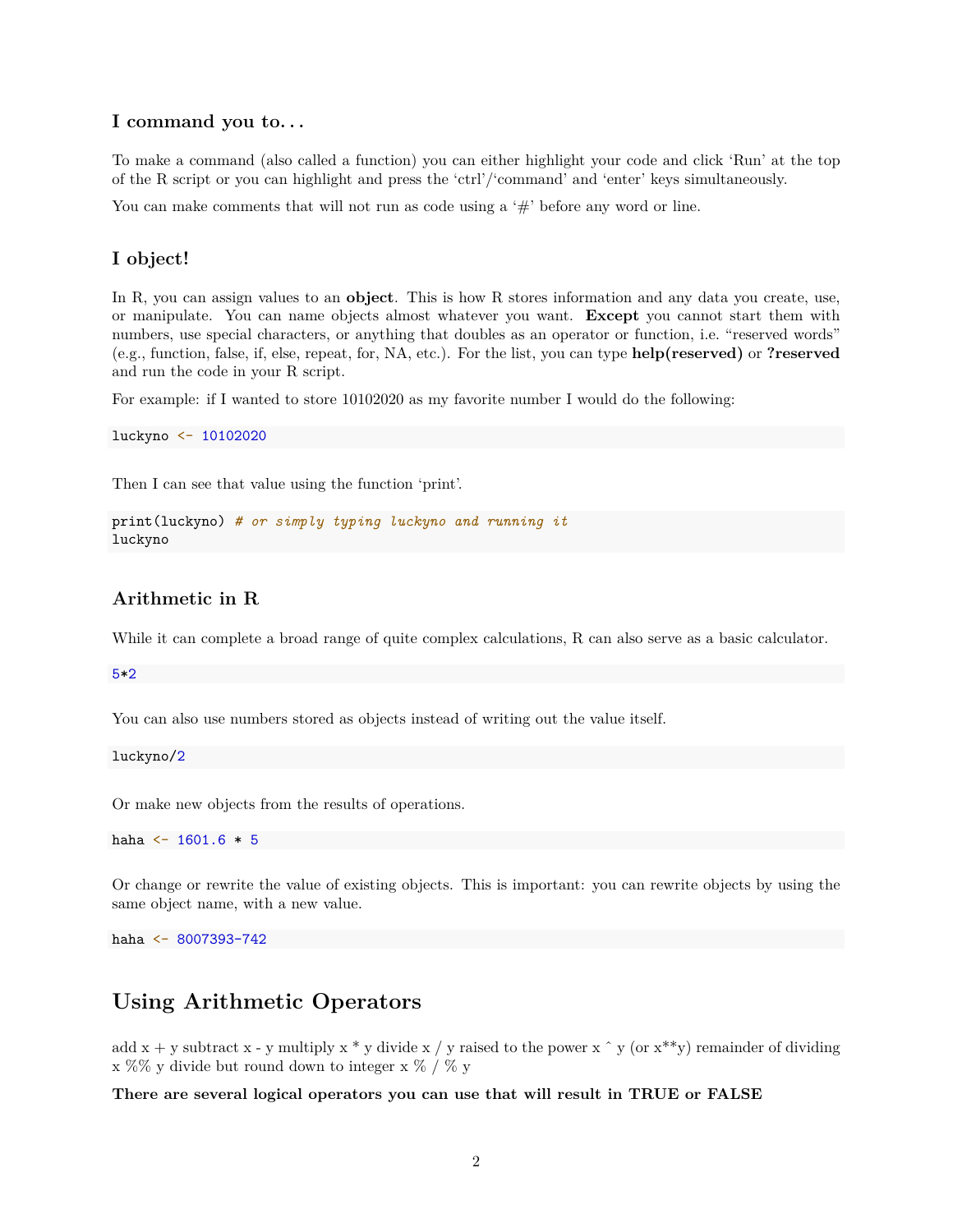|                          | Operator            |
|--------------------------|---------------------|
| Less than                | <                   |
| Less than or equal to    | $\leq$              |
| Greater than             | ゝ                   |
| Greater than or equal to | >=                  |
| Exactly equal to         |                     |
| Not equal to             | $!=$                |
| Not x                    | $\mathbf{I} \times$ |
| x or y                   | $x \mid y$          |
| x and y                  | x & y               |
| is x in y                | x %in% y            |

This last operator asks whether a value is contained within a set (i.e., in a vector), and provides a logical output (either True or False)

For example: *is 8 in the vector (a collection of ordered information) 2,3,4,5?*

8 %in% c(2,3,4,5)

## **Vectors & Variables**

A vector is the simplest type of data you can work with in R. It is essentially a list of data of a single or same variable type. You should be familiar with Numerical (integer, single, double), Character, Logical and Factor variables. • Numerical: Well, any number. Single and double precision types just refer to how R stores and represents the numeric data. • Character: This is what R (and other programming languages such as Python) calls a string. We typically store any alphanumeric data that is not ordered as a character vector. • Logical: A collection of TRUE and FALSE values. • Factor: Think about it as an ordinal variable, i.e. an ordered categorical variable.

To create a vector we use the function c() ("concatenate") to combine separate data points. The general format for creating a vector in R is as follows:

name\_of\_vector <- c("what you want to put into the vector")

## **The "Oh No!"s: Arrows, quotes, and typos**

#### **Let's avoid some errors:**

- 1. Make sure your operator is facing the right direction <-
- 2. Make sure you do not have a  $#$  before a command. That makes it a comment which won't run in R
- 3. Make sure you pay attention to capitalization; R is case sensitive
- 4. Make sure you have both sides of the quotation mark or parenthesis
- 5. CHECK FOR TYPOS: typos are often the cause of your 'Oh No!' moment
- 6. Make sure all your objects have unique names (you may accidentally overwrite existing objects)

**Note:** You can use the ls() command to print out all the vectors/objects you've defined. This can be helpful when you're unsure if you've used a word/name already. Using the same vector/object name as a previous object to store a new operation/new data will rewrite that vector/object.